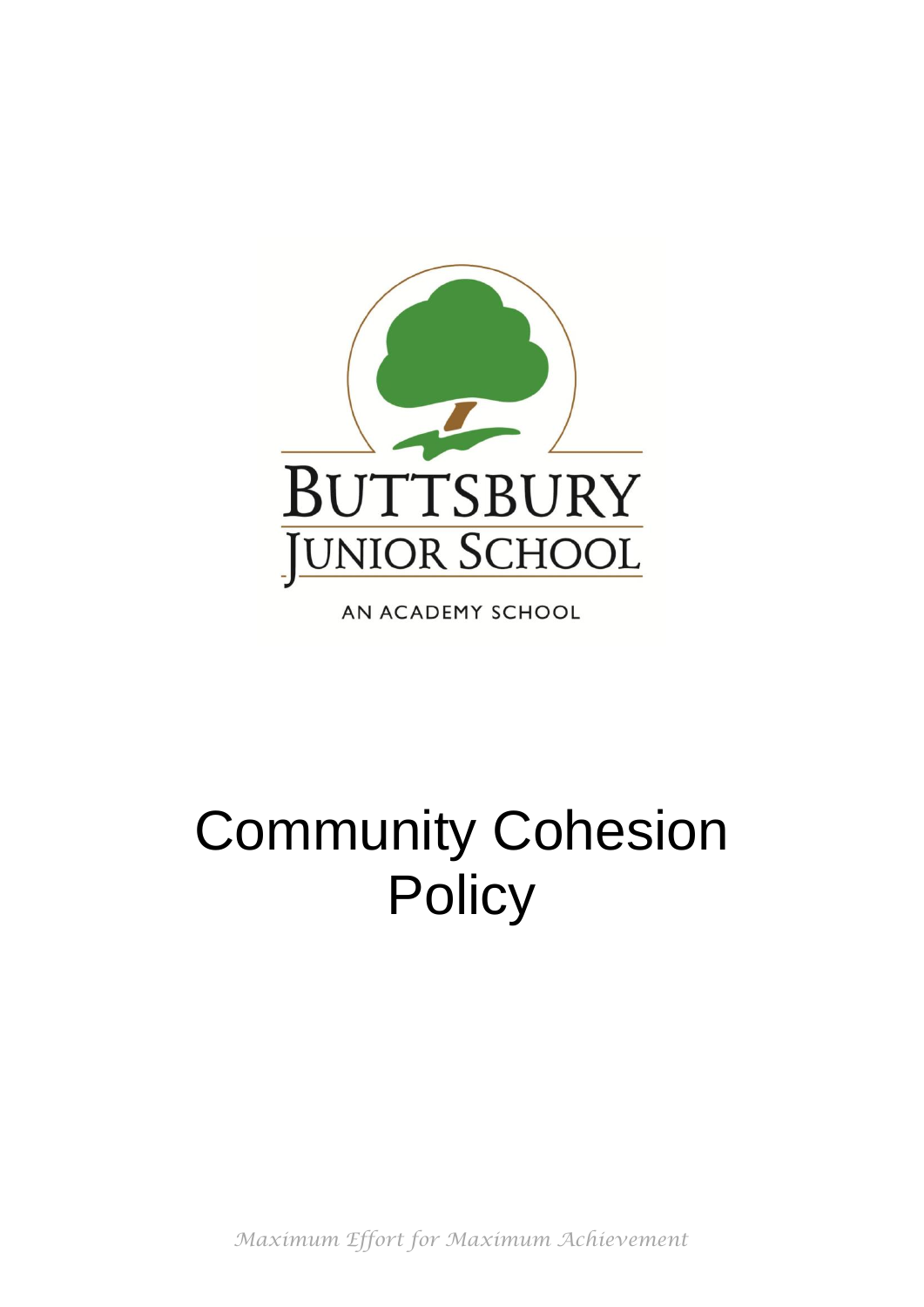

## **1. Introduction**

The curriculum of our school should promote the spiritual, moral, cultural and social development of our pupils and prepare our pupils for the opportunities, responsibilities and experiences of later life. We already consider this part of our role, and already work in ways which promote community cohesion. As migration and economic change alter the shape of our increasingly diverse local communities, it is more important than ever that all schools play a full part in promoting community cohesion. Our school should be a thriving, cohesive community, but it also has a vital part to play in building a more cohesive society.

Every school - whatever its intake and wherever it is located - is responsible for educating children and young people who will live and work in a country which is diverse in terms of culture, faith, ethnicity and social background. The staff and pupil populations of some schools reflect this diversity, allowing pupils to mix with those from different backgrounds. Our school currently makes links with other schools and organisations in order to give our pupils the opportunity to mix with and learn with, from and about those from different backgrounds. For example we have a strong, established link with Ciamanda School in Kenya. We wish to show that through their ethos and curriculum schools can promote a common sense of identity and support diversity, showing pupils how different communities can be united by common experiences and values. We believe that it is the duty of all schools to address issues of 'how we live together' and 'dealing with difference' however controversial and difficult they might sometimes seem.

## **2. What is community cohesion?**

By community cohesion, we mean working towards a society in which there is a common vision and sense of belonging by all communities; a society in which the diversity of people's backgrounds and circumstances is appreciated and valued; a society in which similar life opportunities are available to all; and a society in which strong and positive relationships exist and continue to be developed in the workplace, in schools and in the wider community.

#### **2a. Community from a school's perspective**

For schools, the term 'community' has a number of dimensions including:

the school community – the pupils it serves, their families and the school's staff; the community within which the school is located – the school in its geographical community and the people who live or work in that area; the community of Britain - all schools are by definition part of this community; The global community – formed by international links. In addition, schools themselves create communities – for example, the networks formed by schools of the same or different faiths, sports partnerships, cluster groups etc.

#### **3. What can we do to promote community cohesion?**

#### **3.1 How does our school contribute towards community cohesion?**

All schools, whatever the mix of pupils they serve, are responsible for equipping those pupils to live and thrive alongside people from many different backgrounds. Our school has a pupil population which is less diverse or predominantly of one faith, socioeconomic or ethnic group and therefore more will need to be done to provide opportunities for interaction between pupils from different backgrounds. Just as each school is different, our school's contribution to community cohesion will be different.

We need to consider how different aspects of our work already support integration and community harmony and to take stock of what has worked well so far. We also need to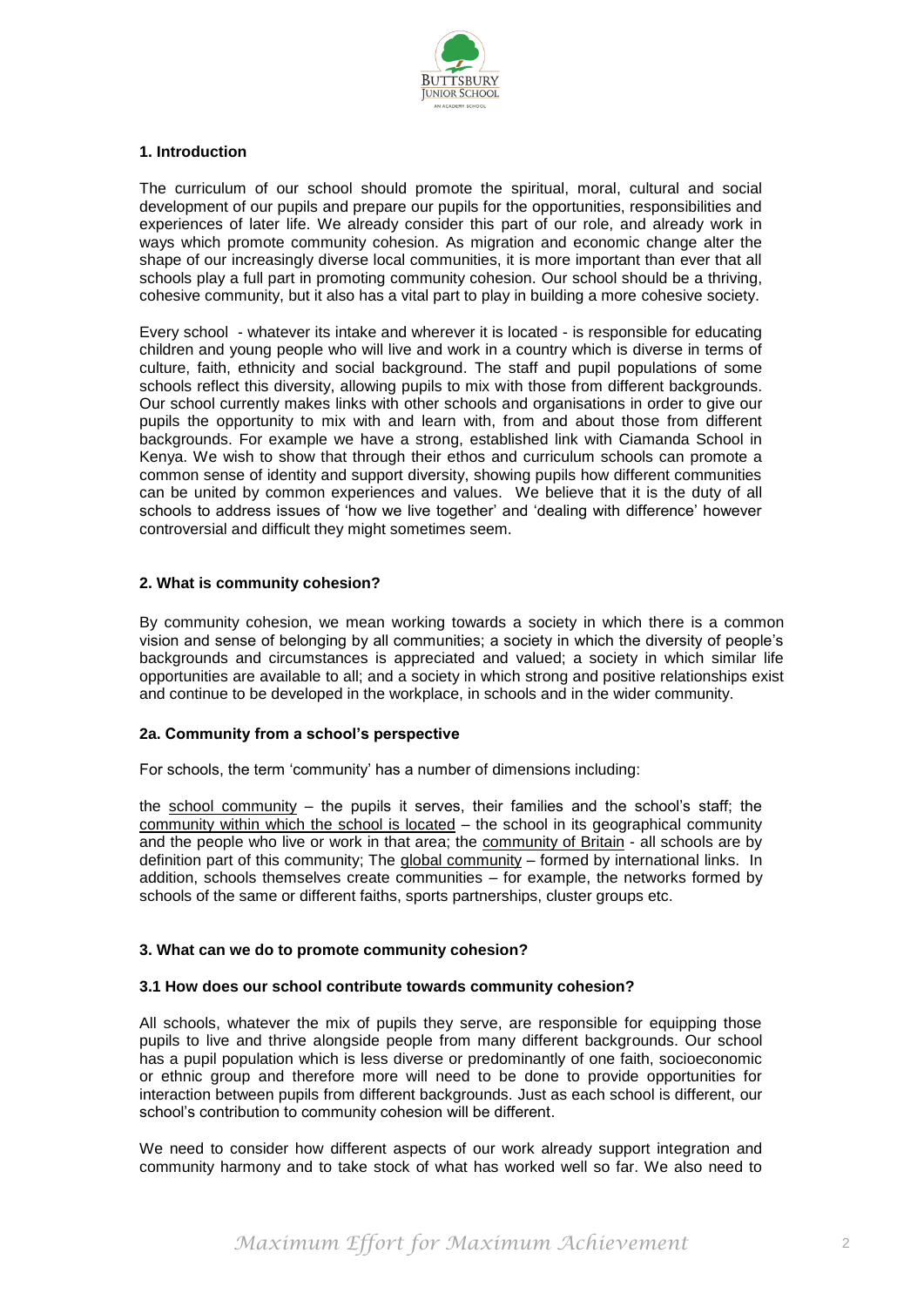

consider where there may be scope to improve their existing work through a more explicit focus on the impact of their activities on community cohesion.

Broadly, our schools' contribution to community cohesion can be grouped under the three following headings:

- *Teaching, learning and curriculum* to teach pupils to understand others, to promote common values and to value diversity, to promote awareness of human rights and of the responsibility to uphold and defend them, and to develop the skills of participation and responsible action.
- *Equity and excellence* to ensure equal opportunities for all to succeed at the highest level possible, removing barriers to access and participation in learning and wider activities and eliminating variations in outcomes for different groups.
- *Engagement and ethos* to provide a means for children, young people and their families to interact with people from different backgrounds and build positive relations, including links with different schools and communities locally, across the country and internationally.

#### **3.2 What do we need to consider in promoting community cohesion?**

We need to consider what activities already take place within the school and what might be arranged in cooperation with other schools.

## *Teaching, learning and curriculum*

An effective school will have a high standard of teaching and curriculum provision that supports high standards of attainment, promotes common values and builds pupils' understanding of the diversity that surrounds them, recognising similarities and appreciating different cultures, faiths, ethnicities and socio-economic backgrounds. Opportunities for discussing issues of identity and diversity will be integrated across the curriculum. We need to ensure:

- Lessons across the curriculum that promote common values and help pupils to value differences and to challenge prejudice and stereotyping – for example, opportunities in PSHE lessons for pupils to discuss issues of identity and diversity and what it means 'to live together in the UK' and speakers talking to our school about different faiths and cultures, including different socio-economic groups.
- A programme of curriculum based activities whereby pupils' understanding of community and diversity is enriched through visits and meetings with members of different communities.
- Support for pupils for who English is an additional language (EAL) to enable them to achieve at the highest possible level in English.
- An effective voice and involvement of pupils in the governance and organisation of the school in a way that teaches them to participate in and make a difference in school, in their local community and beyond. We have a very active School Council which makes decisions, such as which charities to support and meets with visitors such as local councillors to influence policy on matters such as road safety in our local area.